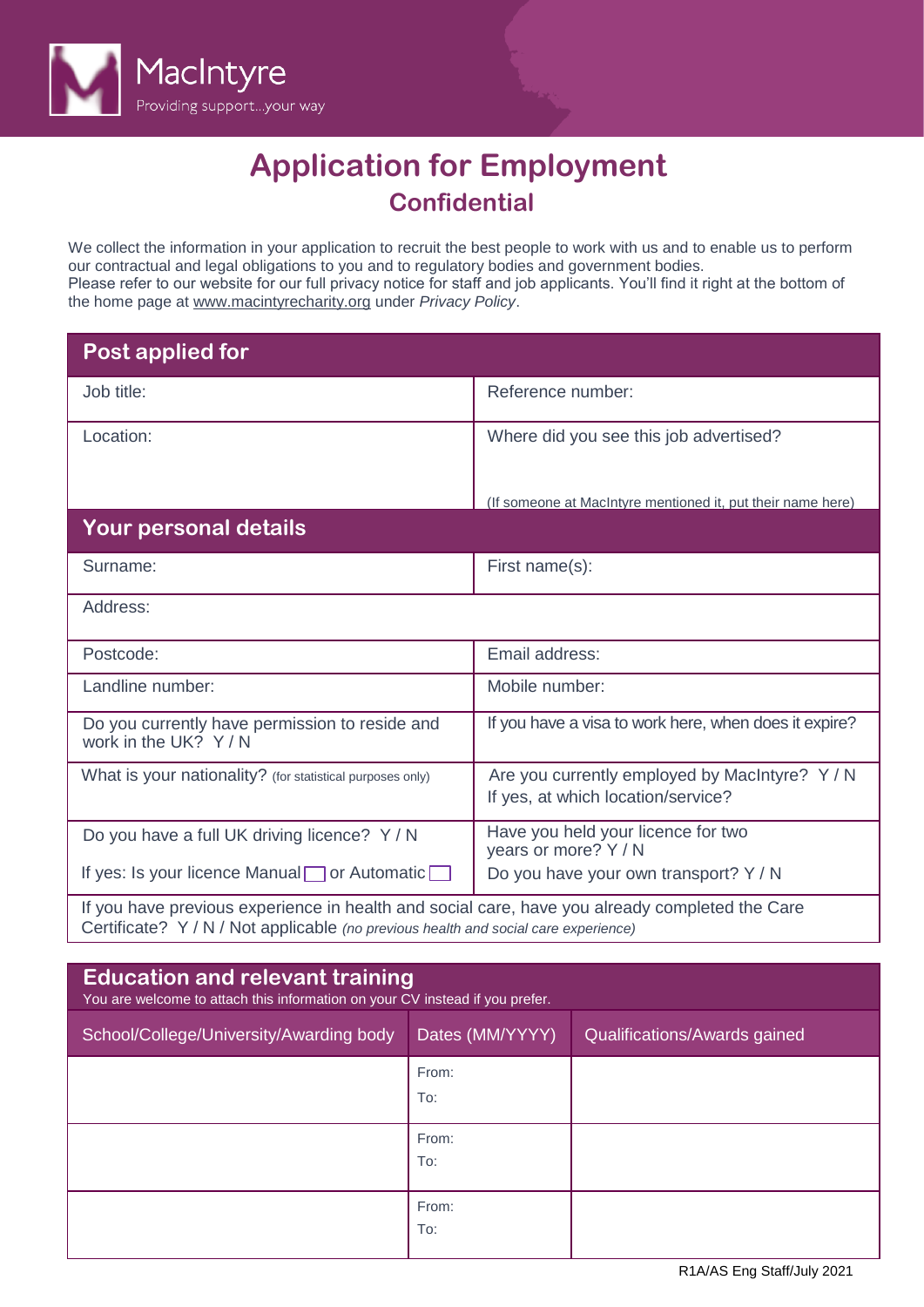

## **Employment history starting with current or most recent**

Please include your last 5 to 10 years' employment (if applicable). If you need to include more than 3 employers, please use a separate sheet. *You are welcome to attach this information on your CV instead if you prefer.*

| Employer details (name, location,<br>nature of business) | Position held and<br>main duties | Dates of employment<br>(MM/YYYY) | Reason for leaving |
|----------------------------------------------------------|----------------------------------|----------------------------------|--------------------|
|                                                          |                                  | From:<br>To:                     |                    |
|                                                          |                                  | From:<br>To:                     |                    |
|                                                          |                                  | From:<br>To:                     |                    |
|                                                          |                                  | From:<br>To:                     |                    |

# **Additional Questions**

Have you ever been the subject of a formal disciplinary procedure, been suspended from duties or been dismissed from any previous employment? YES / NO

If Yes, please provide brief details below, including relevant employer(s)

If you hold a professional qualification in a regulated profession, have you ever been struck off from your profession, either on a temporary or permanent basis? YES / NO / Not applicable

If Yes, please provide brief details below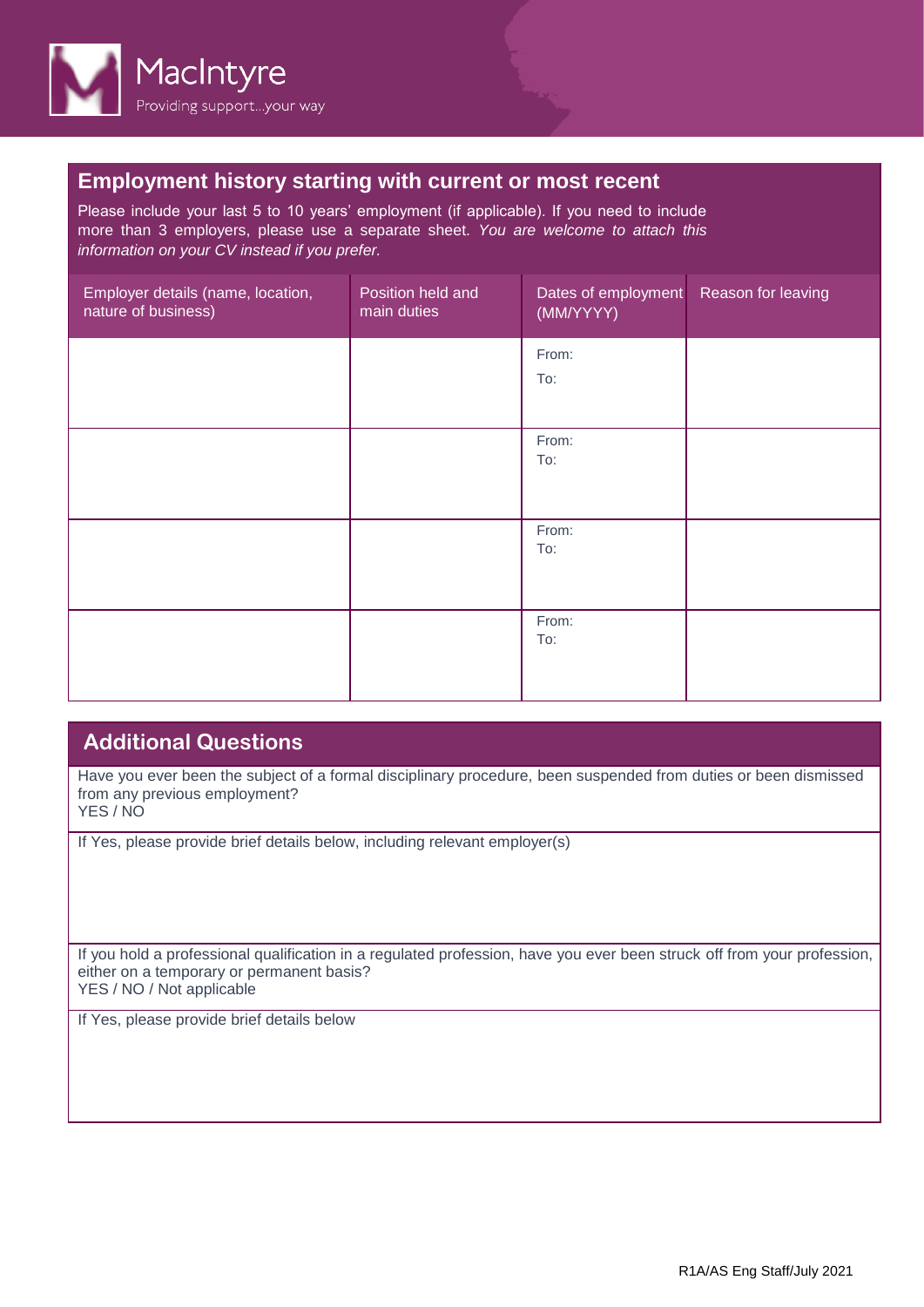

## **About you**

.

MacIntyre looks for people who share our values, even when they don't have experience in our sector. These three brief questions give you the chance to tell us a little bit more about what makes you tick.

1. Describe a time when you have overcome your own anxiety to join in an activity you knew was important to someone else?

2. Describe a time when you have disagreed with a point of view or decision made, and what was the outcome?

3. Tell us about yourself. Why do you think you'd be a good fit for this role? Please include any relevant skills, experience, interests and personal qualities.